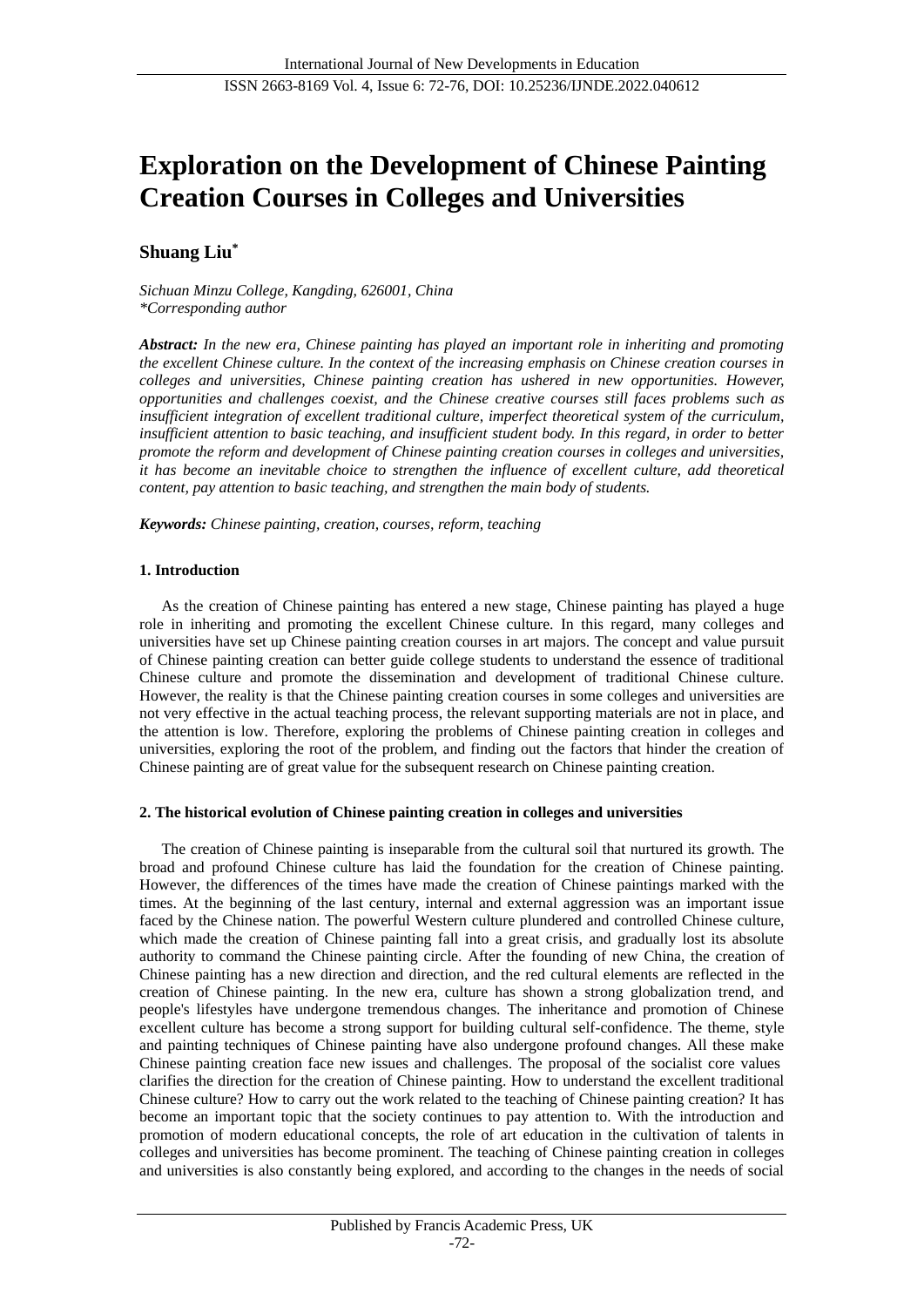talents, the curriculum system has been continuously improved, and the curriculum reform, upgrading and transformation has been promoted, which has significantly improved the teaching quality and education quality of Chinese painting in colleges and universities.

## **3. Problems faced by Chinese painting creation in colleges and universities**

In the new development period, the creation of Chinese painting courses in colleges and universities is not only to simply cater to the development trend of art in today's society, but also to focus on how to improve the teaching level of Chinese painting creation courses in schools, understand and grasp the essence and core of Chinese painting creation course teaching, deepen the reform of Chinese painting creation curriculum in schools, and better integrate the essence of Chinese painting creation into the teaching process, so that Chinese painting creation will broaden the development space [1]. However, an in-depth analysis of the basic situation of the Chinese painting curriculum reform found that in the actual course teaching process, there are still many problems in the teaching of Chinese painting creation courses, which have had a negative impact on the development of Chinese painting and the inheritance of excellent culture.

#### *3.1 Insufficient integration of excellent culture in Chinese painting creation*

In the teaching of Chinese painting creation courses, it is necessary to cultivate students' artistic cells, which is inseparable from the inspiration of excellent culture. However, the reality is that the art education in some colleges and universities lacks the integration of literature, history, philosophy, geography and other aspects into teaching, and cannot penetrate the content of traditional excellent culture into curriculum teaching. In addition, some art students are relatively weak in basic cultural courses, and their understanding and understanding of the national consciousness and national spirit of Chinese painting creation is not deep and in place, which in turn affects their creative level, making the teaching development of Chinese painting creation courses in trouble. The inability to effectively promote the in-depth development of the teaching reform restricts the improvement of students' comprehensive ability, and has a negative impact on the establishment of the reform work related to the teaching of Chinese painting courses in colleges and universities.

## *3.2 The theoretical system of Chinese painting creation courses is not perfect*

The mysteries of art are profound and profound, and art education needs more theoretical guidance. However, the advanced art theory has made many teachers and students discouraged, and the research and exploration of the theory of Chinese painting creation curriculum is slightly insufficient. Therefore, in the course teaching system of Chinese painting creation currently set up by some colleges and universities, more emphasis is placed on practical teaching, and the teaching content is mostly derived from practical experience. The train of thought makes the teaching of Chinese painting structure and theory of Chinese painting lack, and it is difficult to carry out diversified teaching activities for students through a structured teaching system, which leads to students' training of Chinese painting technology only on the surface. Talent cultivation and students' in-depth exploration of Chinese painting had a bad influence.

#### *3.3 Insufficient attention to the basic teaching of Chinese painting creation*

Basic teaching is an important task in Chinese painting creation. Through basic teaching, students' basic skills can be effectively exercised. As far as the Chinese painting creation courses in colleges and universities are concerned, most colleges and universities do not pay enough attention to the basic teaching arrangements, and do not focus on the basic teaching of students in the Chinese painting creation courses in accordance with the development requirements of the creation teaching of art courses. Some colleges and universities have seriously insufficient investment in basic teaching and do not pay much attention to it. The curriculum arrangement, course hours, and nature of the Chinese painting course are relatively random, and the relevant teaching software and hardware equipment cannot keep up. In addition, under the pressure of assessment and professional title promotion, professional teachers are mostly busy with personal scientific research work, and seldom spend their attention on basic teaching and student training. For example, some colleges and universities do not offer special teaching and lectures on Chinese painting for technical and material training, which makes it impossible for students to integrate and apply more painting techniques in the process of technical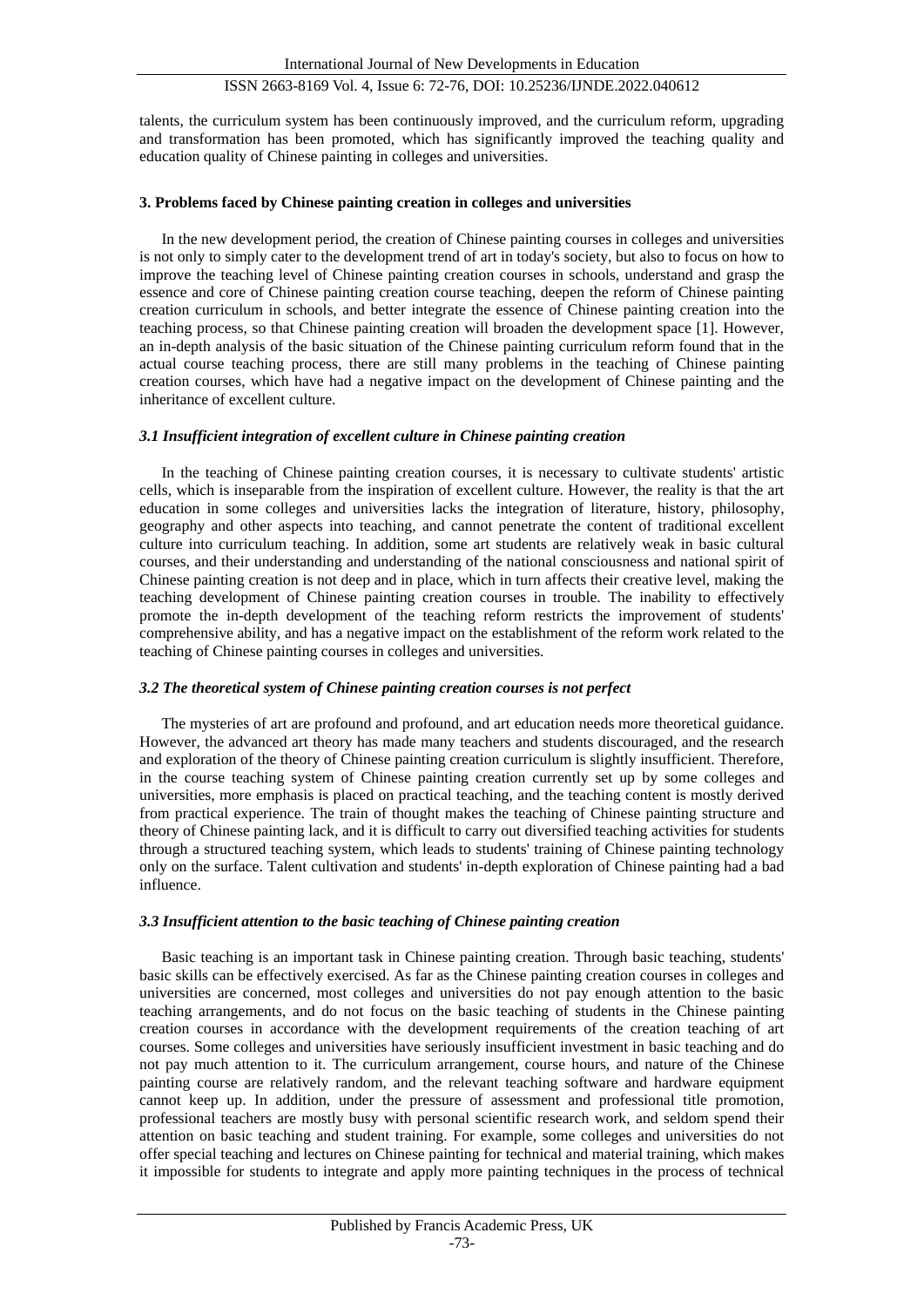training, resulting in a lack of targeted selection of materials for Chinese painting creation content. This is not conducive to the development of students' painting and creative ability, and is not conducive to cultivating them into high-quality talents who can independently inherit traditional culture [2].

#### *3.4 The main body status of students in the Chinese painting creation course is not prominent*

As an important place for cultivating talents, colleges and universities should always pay attention to the needs of social talents, and the teaching of art courses should be no exception. The study found that some colleges and universities still mainly use traditional classroom teaching in the teaching process of Chinese painting creation and production courses. Students have low participation and low interest in Chinese painting courses, and they are unable to create wholeheartedly in the teaching process of Chinese painting creation courses. To a large extent, it reduces the teaching level and quality of Chinese painting creation courses in colleges and universities, and limits the function of Chinese painting creation courses. Colleges and universities need to constantly look for defects and deficiencies in the actual teaching process of Chinese painting creation courses, and research and explore the most suitable teaching mode to promote the smooth progress of the course [3]. Therefore, in the teaching process, to respect the learning needs of students to the greatest extent, it is necessary to enhance the enthusiasm of students to participate, cultivate students' independent ability and awareness of Chinese painting creation, and then more efficiently improve the quality of students' Chinese painting creation, so as to provide better opportunities for the society, many high-quality Chinese painting creative talents.

The creation of Chinese painting should adhere to the orientation of social needs, combine the characteristics of the school, and carry out relevant reforms and innovations according to the characteristics of students' majors. While emphasizing the learning of theoretical knowledge in the process of teaching and management, it should also pay attention to the initiative of students in learning, and provide students with a space for independent thinking and creation, allowing students to experience the joy of independent creation. In addition, excellent Chinese painting teachers are hired as student tutors to guide students to comprehend the essence of Chinese painting and stimulate their interest in painting.

#### **4. Reform and exploration of Chinese painting creation in colleges and universities**

In view of the importance of aesthetic education in educating people in colleges and universities, it is imperative to reform and innovate the teaching of Chinese painting creation courses in colleges and universities. In the process of educating people in the three aspects, it is necessary to clarify the existing problems and difficulties in the Chinese painting creation courses, formulate a feasible teaching reform plan, guide students from multiple perspectives, improve the comprehensive effect of Chinese painting creation teaching, and further cultivate students' painting skills. Art literacy lays the foundation.

## *4.1 Strengthen cultural influence and introduce typical cases*

Traditional excellent cultural education can better nurture students, so that students can deeply understand the true meaning of Chinese culture, devote themselves to artistic creation, and enhance artistic inspiration. Therefore, in the process of promoting the in-depth reform of Chinese painting creation courses, teachers should pay attention to traditional cultural education and integrate it into the teaching process. In order to improve students' artistic accomplishment and aesthetic taste, students can show unique national spirit, national customs and national characteristics in Chinese painting creation, and improve the overall effect of painting creation. For example, knowledge of aesthetics such as ancient history, culture, philosophy, culture, and morphology can be incorporated into the teaching system of Chinese painting creation, enriching the connotation of paintings, and deepening students' understanding and cognition of Chinese painting creation. In addition, teachers can use the representative works of famous Chinese painters in ancient and modern times as cases in the course teaching to organize, guide and lead students to appreciate and analyze. Take typical works as cases, carry out explanation activities, and inspire students to think. This will have a positive impact on the students' artistic expression ability and the improvement of Chinese painting creation ability.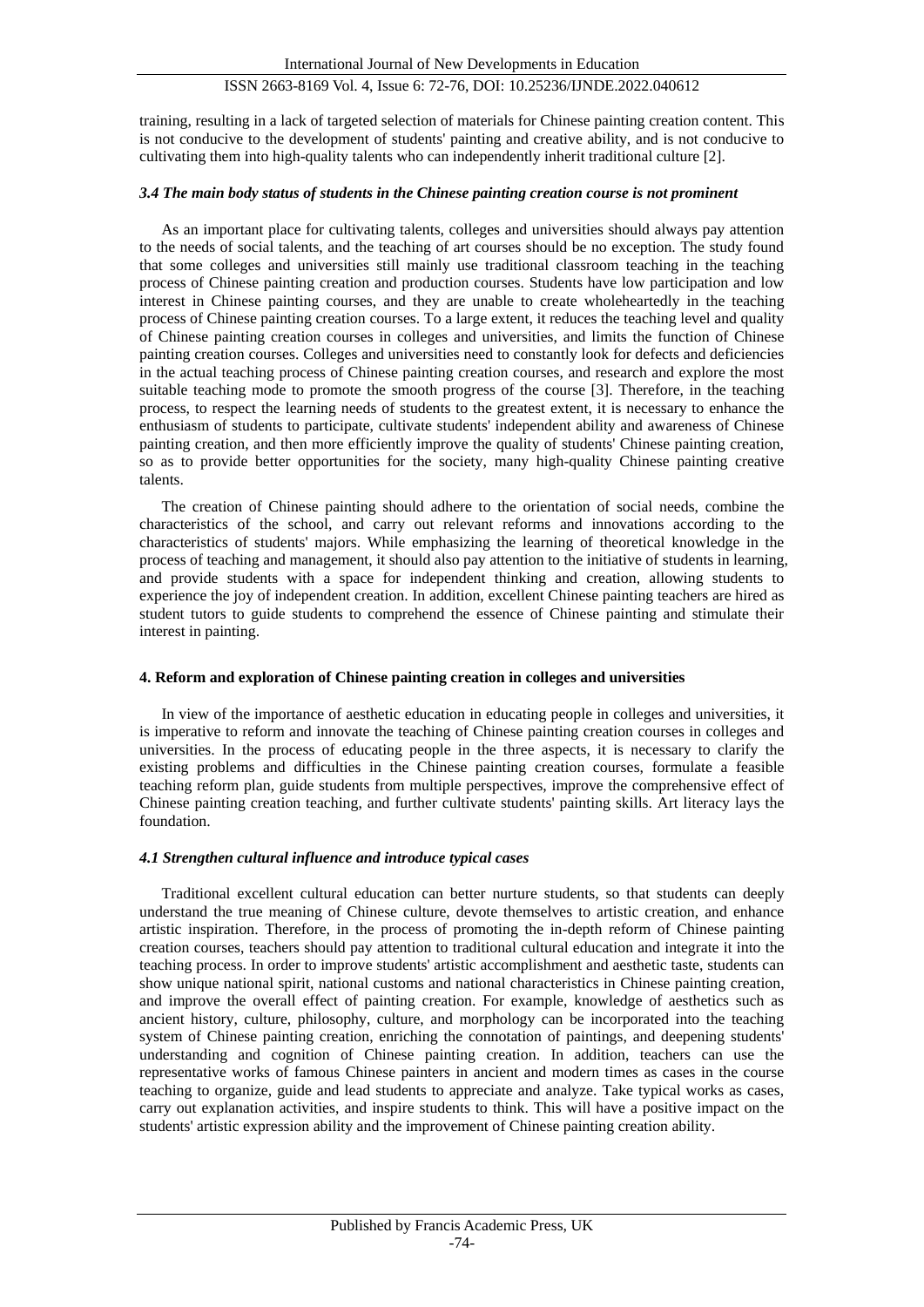#### *4.2 Add theoretical content and innovate teaching system*

In the process of reforming and innovating Chinese painting creation courses in colleges and universities, theoretical teaching is a very important part. Classrooms can carry out effective teaching guidance only by continuously optimizing theoretical teaching and carrying out diversified innovations in the curriculum system. Theoretical teaching provides a strong support for the reform and development of Chinese painting creation courses in colleges and universities, the improvement of students' artistic literacy, and the improvement of Chinese painting and painting artistic creation ability. Therefore, in the process of deepening the reform of the curriculum system, courses in Chinese painting criticism, Chinese painting creation principles, Chinese painting structure, and Chinese painting theory are added, so that students can more systematically and clearly understand the creative principles of Chinese painting and grasp the principles of Chinese painting creation. The structural layout provides more scientific, reasonable and accurate guidance for them to carry out the training of Chinese painting creation techniques, further demonstrates the actual value of the deepening reform of the teaching of Chinese painting creation courses, and provides ideal conditions for students' learning and exploration [4]. For example, in the process of explaining the structural aspects of Chinese painting, teachers use the works as examples to explain the relevant knowledge and content of Chinese painting structural theory by showing works that can reflect the structural theory. Under the effective guidance of teachers, students can deeply understand the structure and layout of creation, better show the thoughts and emotions to be expressed in the actual painting process, improve the creation of artistic conception of works, and improve the comprehensive level of painting creation.

## *4.3 Pay attention to basic teaching and consolidate the foundation of creation*

Chinese painting is an important part of the field of Chinese culture and art, and it is a unique art classification in the history of Chinese painting. In order to better spread the excellent traditional culture and improve the artistic creation charm of Chinese painting, many experts and scholars in the creation of Chinese painting are exploring and innovating. Among them, the basic teaching of Chinese painting in colleges and universities is a key part. By continuously strengthening the basic skills of students in Chinese painting creation, and enhancing the learning of basic knowledge of Chinese painting creation courses, they will lay a solid foundation for college students' Chinese painting creation. Therefore, the majority of art majors, especially art majors, need to increase investment in basic teaching, and invest more manpower, funds and resources in the basic teaching of Chinese painting creation courses. Guide students to learn basic knowledge, practice basic skills, and lay the foundation for the creation of Chinese paintings in the later period. For example, the purchase of hardware equipment provides instrumental support for the creation of Chinese paintings; the purchase of software equipment provides environmental support for the creation of Chinese paintings. In addition, increase the proportion of basic teaching in the promotion of teachers' professional titles, guide teachers to devote more energy to basic teaching, pay attention to student training, and strengthen the guidance of students' Chinese painting creation, so that students can lay a solid foundation for Chinese painting creation and improve the quality of student training. Finally, optimize the curriculum system and increase the proportion of Chinese painting creation and other related courses in the professional student training program, so that students can fully realize the value and significance of Chinese painting creation, continuously strengthen their cognitive ability in Chinese painting creation, form an independent creative style, and then make them create more and better works.

#### *4.4 Strengthen the main body of students and improve the quality of talents*

In the new era, people's aesthetic awareness and ability are constantly improving, and there are also new aesthetic requirements for traditional Chinese painting creation. According to this status quo, colleges and universities, as important bases for talent training, need to constantly strengthen students' teaching subject status, and cultivate students' insight and sensitivity to art. As an art course, compared with other professional courses, the Chinese painting creation course is quite different in terms of the theoretical basis of the course and the teaching mode of the course. The teaching goal of the course is to cultivate artistic talents with innovative thinking and independent consciousness. Therefore, colleges and universities should understand and respect each student's creative methods and creative ideas when teaching and guiding courses, teach students in accordance with their aptitude, fully tap students' potential and talents, give them encouragement and support, and allow students to take Chinese painting courses in a free and relaxed condition creation. Flexible use of classroom teaching and after-school guidance to exercise students' independent thinking ability, form divergent thinking,